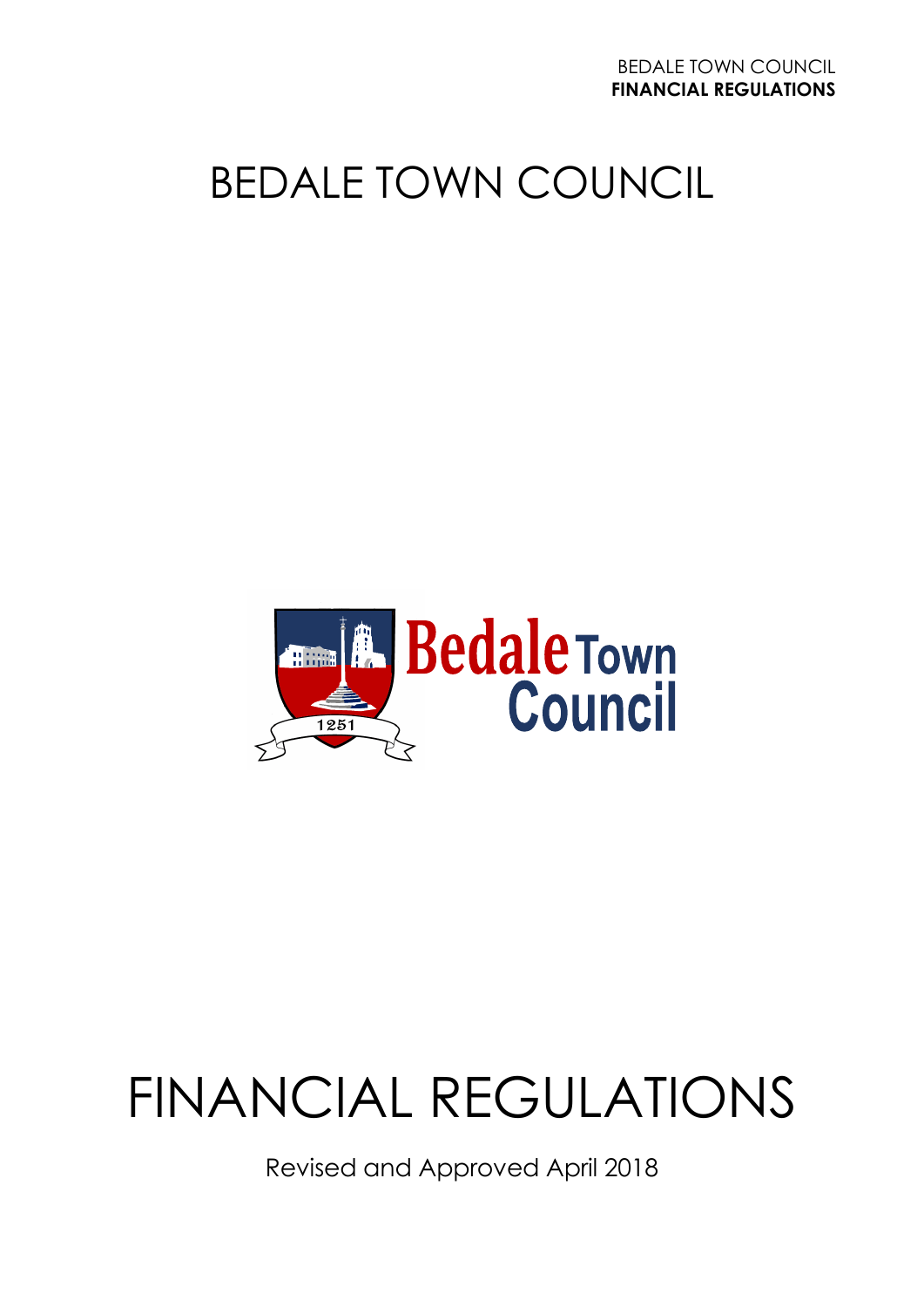#### **FINANCIAL REGULATIONS**

#### **INDEX**

| $\mathbf{1}$ . |                                                                     |
|----------------|---------------------------------------------------------------------|
| 2.             |                                                                     |
| 3.             |                                                                     |
| 4.             |                                                                     |
| 5.             |                                                                     |
| 6.             |                                                                     |
| 7.             |                                                                     |
| 8.             |                                                                     |
| 9.             |                                                                     |
| 10.            |                                                                     |
| 11.            |                                                                     |
| 12.            | PAYMENTS UNDER CONTRACTS FOR BUILDING OR OTHER CONSTRUCTION WORKS17 |
| 14.            |                                                                     |
| 15.            |                                                                     |
| 17.            |                                                                     |
| 18.            |                                                                     |

<span id="page-1-0"></span>First adopted by Bedale Town Council at its Meeting held on: 14th April 2014.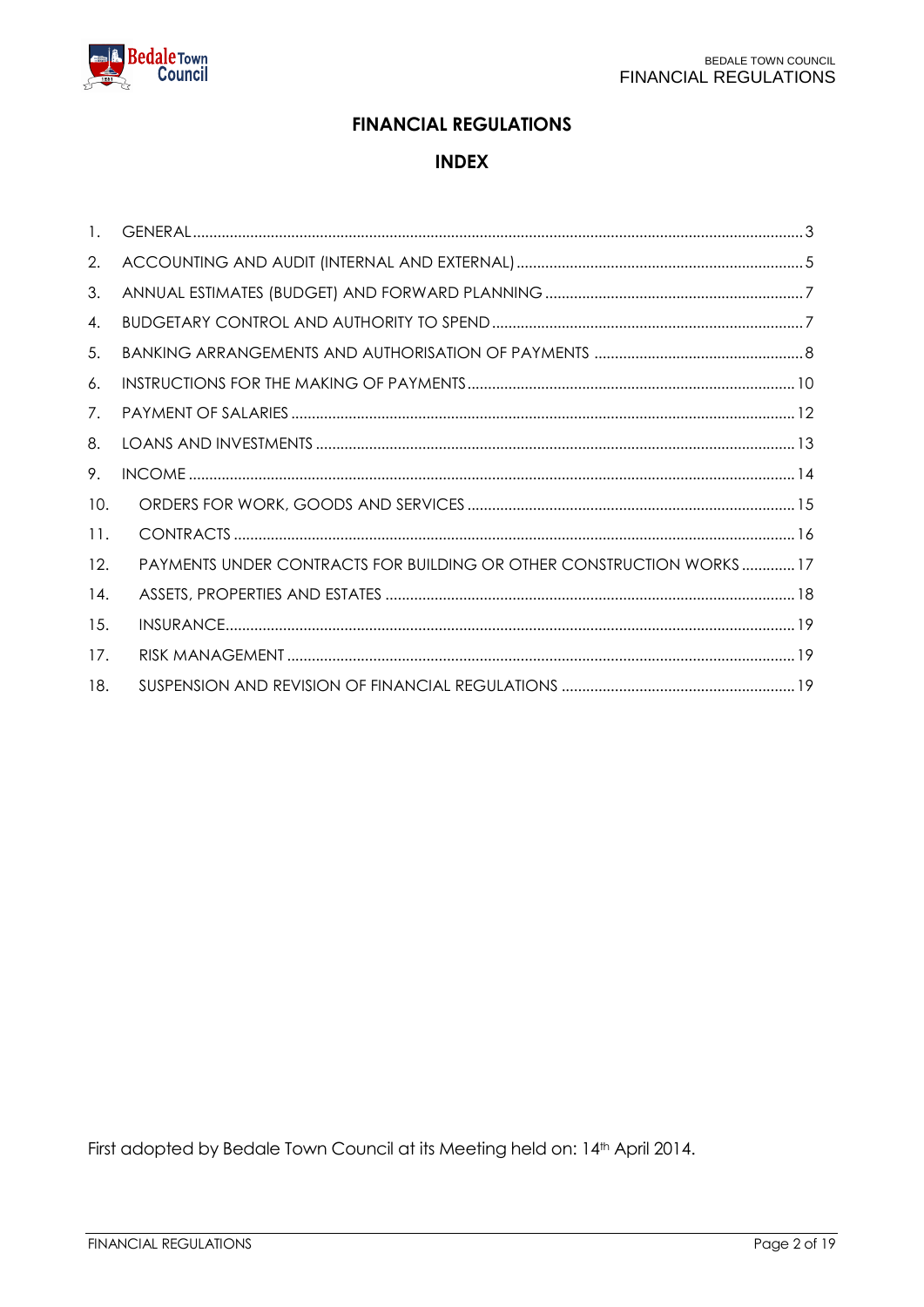

# **1. GENERAL**

- 1.1. These financial regulations govern the conduct of financial management by the council and may only be amended or varied by resolution of the council. Financial regulations are one of the council's three governing policy documents providing procedural guidance for members and officers. Financial regulations must be observed in conjunction with the council's standing orders and any individual financial regulations relating to contracts.
- 1.2. The council is responsible in law for ensuring that its financial management is adequate and effective and that the council has a sound system of internal control which facilitates the effective exercise of the council's functions, including arrangements for the management of risk.
- 1.3. The council's accounting control systems must include measures:
	- for the timely production of accounts;
	- that provide for the safe and efficient safeguarding of public money;
	- to prevent and detect inaccuracy and fraud; and
	- identifying the duties of officers.
- 1.4. These financial regulations demonstrate how the council meets these responsibilities and requirements.
- 1.5. At least once a year, prior to approving the Annual Governance Statement, the council must review the effectiveness of its system of internal control which shall be in accordance with proper practices.
- 1.6. Deliberate or wilful breach of these Regulations by an employee may give rise to disciplinary proceedings.
- 1.7. Members of Council are expected to follow the instructions within these Regulations and not to entice employees to breach them. Failure to follow instructions within these Regulations brings the office of Councillor into disrepute.
- 1.8. The Clerk has been appointed as RFO for this council and these regulations will apply accordingly.
- 1.9. The RFO;
	- acts under the policy direction of the council;
	- administers the council's financial affairs in accordance with all Acts, Regulations and proper practices;
	- determines on behalf of the council its accounting records and accounting control systems;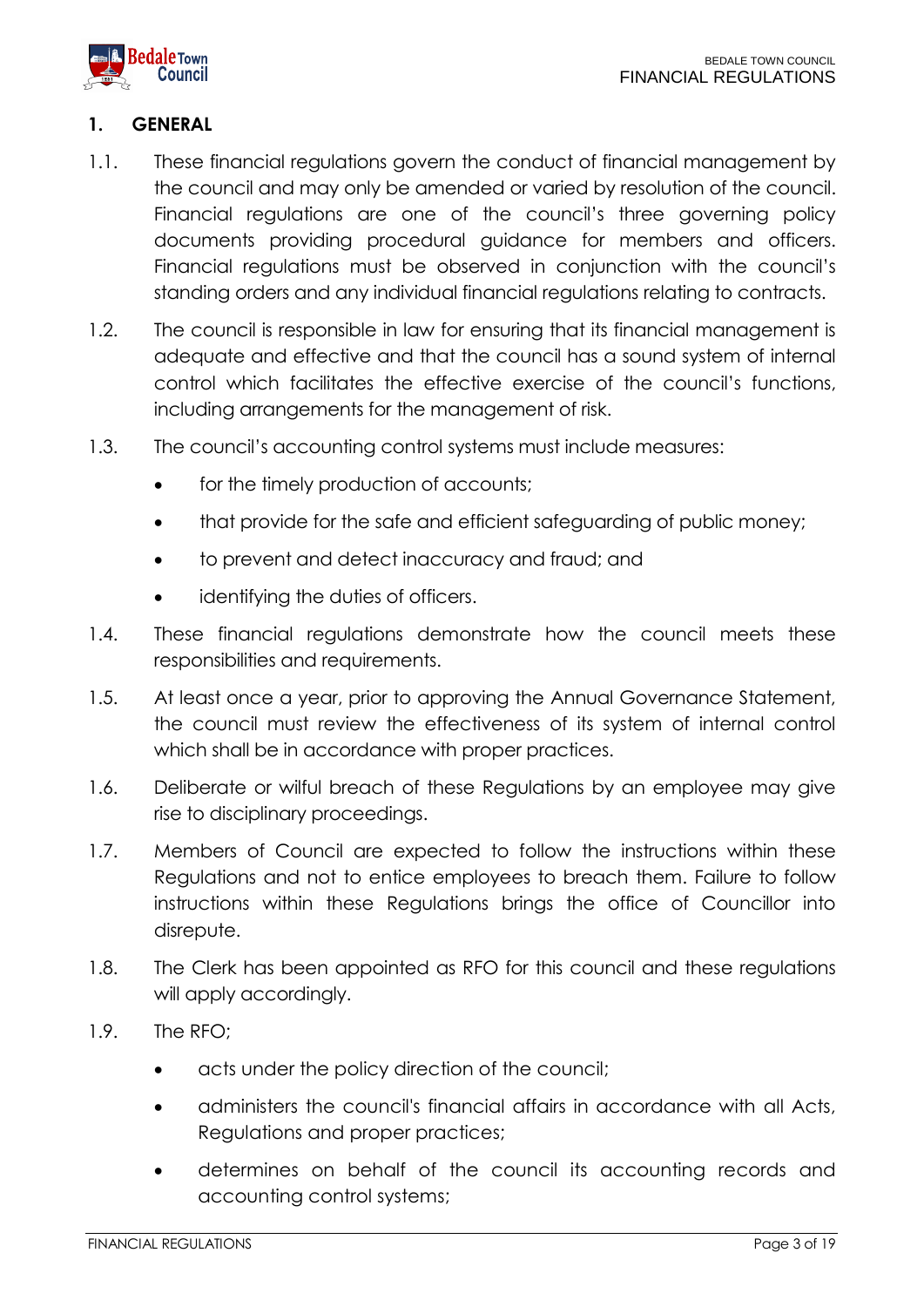

- ensures the accounting control systems are observed;
- maintains the accounting records of the council up to date in accordance with proper practices;
- assists the council to secure economy, efficiency and effectiveness in the use of its resources; and
- produces financial management information as required by the council.
- 1.10. The accounting records determined by the RFO shall be sufficient to show and explain the council's transactions and to enable the RFO to ensure that any income and expenditure account and statement of balances, or record of receipts and payments and additional information, as the case may be, or management information prepared for the council from time to time comply with the Accounts and Audit Regulations.
- 1.11. The accounting records determined by the RFO shall in particular contain:
	- entries from day to day of all sums of money received and expended by the council and the matters to which the income and expenditure or receipts and payments account relate;
	- a record of the assets and liabilities of the council; and
	- wherever relevant, a record of the council's income and expenditure in relation to claims made, or to be made, for any contribution, grant or subsidy.
- 1.12. The accounting control systems determined by the RFO shall include:
	- procedures to ensure that the financial transactions of the council are recorded as soon as reasonably practicable and as accurately and reasonably as possible;
	- procedures to enable the prevention and detection of inaccuracies and fraud and the ability to reconstruct any lost records;
	- identification of the duties of the officer dealing with financial transactions;
	- procedures to ensure that uncollectable amounts, including any bad debts are not submitted to the council for approval to be written off except with the approval of the RFO and that the approvals are shown in the accounting records; and
	- measures to ensure that risk is properly managed.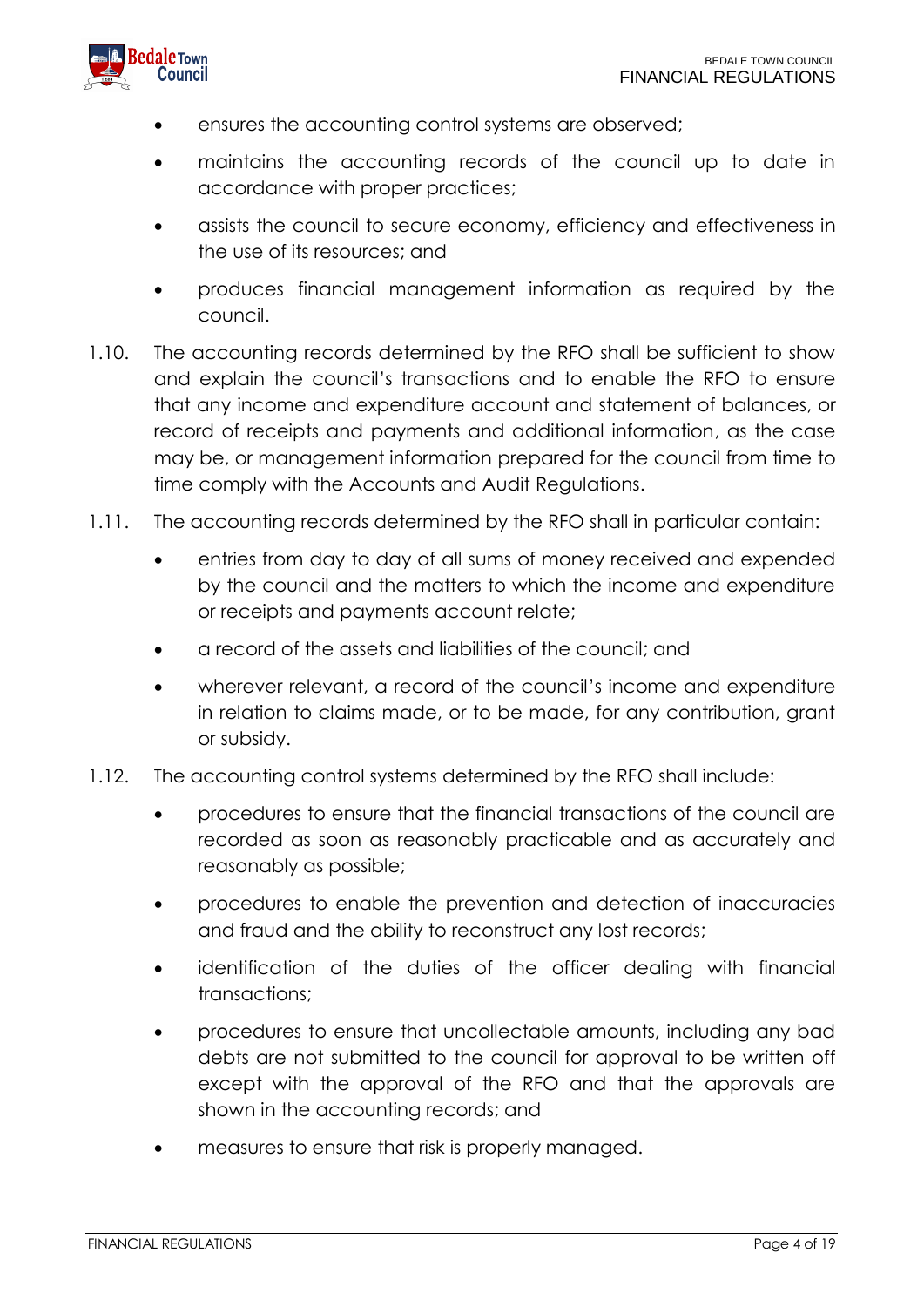

- 1.13. The council is not empowered by these Regulations or otherwise to delegate certain specified decisions. In particular any decision regarding:
	- setting the final budget or the precept (Council Tax Requirement);
	- approving accounting statements;
	- approving an annual governance statement;
	- borrowing;
	- writing off bad debts;
	- declaring eligibility for the power of well-being; and
	- addressing recommendations in any report from the internal or external auditors,

shall be a matter for the full council only.

- 1.14. In addition the council must:
	- determine and keep under regular review the bank mandate for all council bank accounts;
	- approve any grant or a single commitment in excess of £500; and
	- in respect of the annual salary for any employee have regard to recommendations about annual salaries of employees made by the staffing working group.
- 1.15. In these financial regulations, references to the Accounts and Audit Regulations or 'the regulations' shall mean the regulations issued under the provisions of section 27 of the Audit Commission Act 1998, or any superseding legislation, and then in force unless otherwise specified.

In these financial regulations the term 'proper practice' or 'proper practices' shall refer to guidance issued in *Governance and Accountability for Local Councils– a Practitioners' Guide (England)* issued by the Joint Practitioners Advisory Group (JPAG), available from the websites of NALC and the Society for Local Council Clerks (SLCC).

#### <span id="page-4-0"></span>**2. ACCOUNTING AND AUDIT (INTERNAL AND EXTERNAL)**

- 2.1. All accounting procedures and financial records of the council shall be determined by the RFO in accordance with the Accounts and Audit Regulations, appropriate Guidance and proper practices.
- 2.2. On a regular basis, at least once in each quarter, and at each financial year end, a member other than the Chairman or a cheque signatory shall be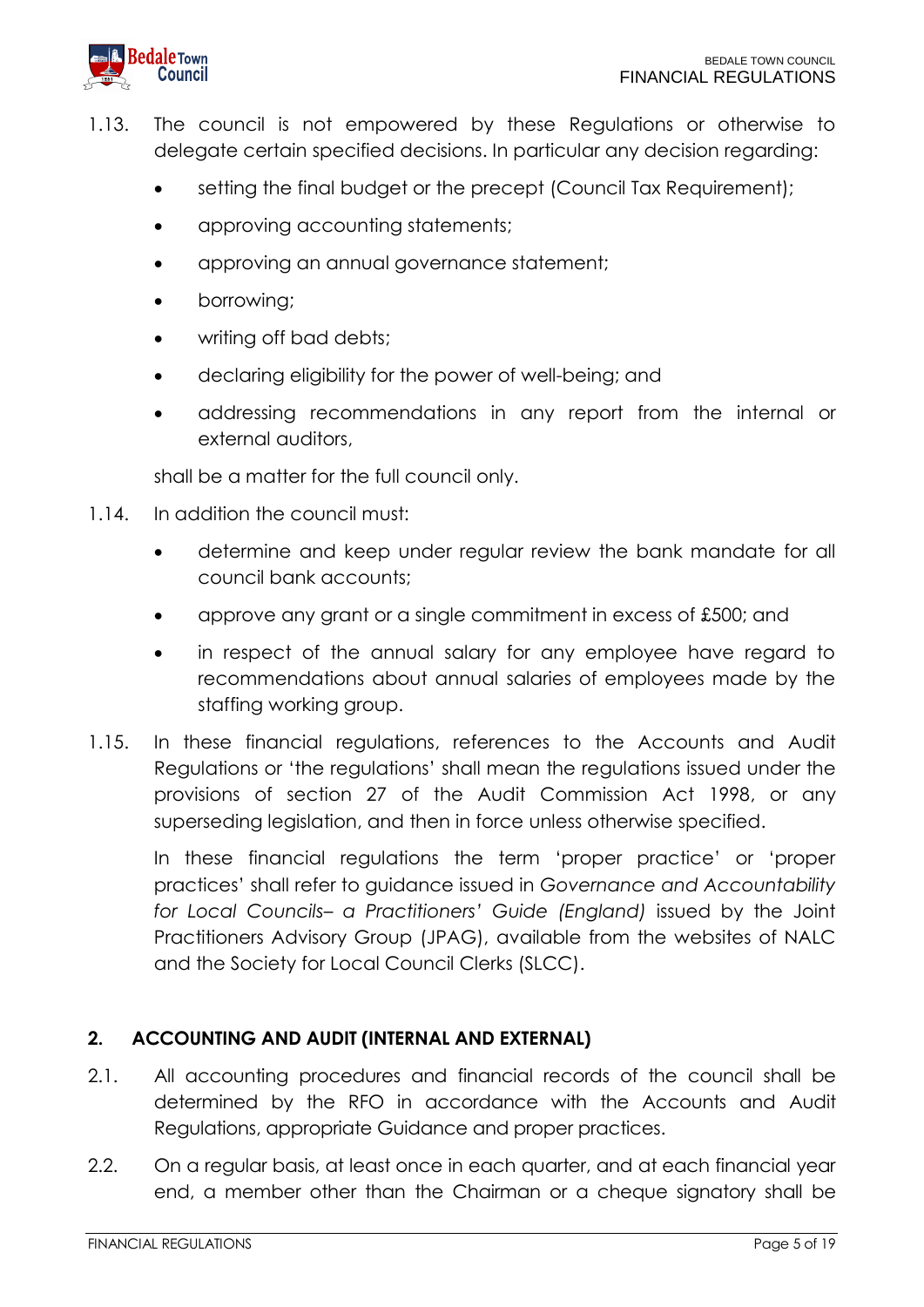

appointed to verify bank reconciliations for all accounts produced by the RFO. The member shall sign the reconciliations and the original bank statements or similar document as evidence of verification. This activity shall on conclusion be reported, including any exceptions, to and noted by the council.

- 2.3. The RFO shall complete the annual statement of accounts, annual report, and any related documents of the council contained in the Annual Return (as specified in proper practices) as soon as practicable after the end of the financial year and having certified the accounts shall submit them and report thereon to the council within the timescales set by the Accounts and Audit Regulations.
- 2.4. The council shall ensure that there is an adequate and effective system of internal audit of its accounting records, and of its system of internal control in accordance with proper practices. Any officer or member of the council shall make available such documents and records as appear to the council to be necessary for the purpose of the audit and shall, as directed by the council, supply the RFO, internal auditor, or external auditor with such information and explanation as the council considers necessary for that purpose.
- 2.5. The internal auditor shall be appointed by and shall carry out the work in relation to internal controls required by the council in accordance with proper practices.
- 2.6. The internal auditor shall:
	- be competent and independent of the financial operations of the council;
	- report to council in writing, or in person, on a regular basis with a minimum of one annual written report during each financial year;
	- to demonstrate competence, objectivity and independence, be free from any actual or perceived conflicts of interest, including those arising from family relationships; and
	- have no involvement in the financial decision making, management or control of the council.
- 2.7. Internal or external auditors may not under any circumstances:
	- perform any operational duties for the council;
	- initiate or approve accounting transactions; or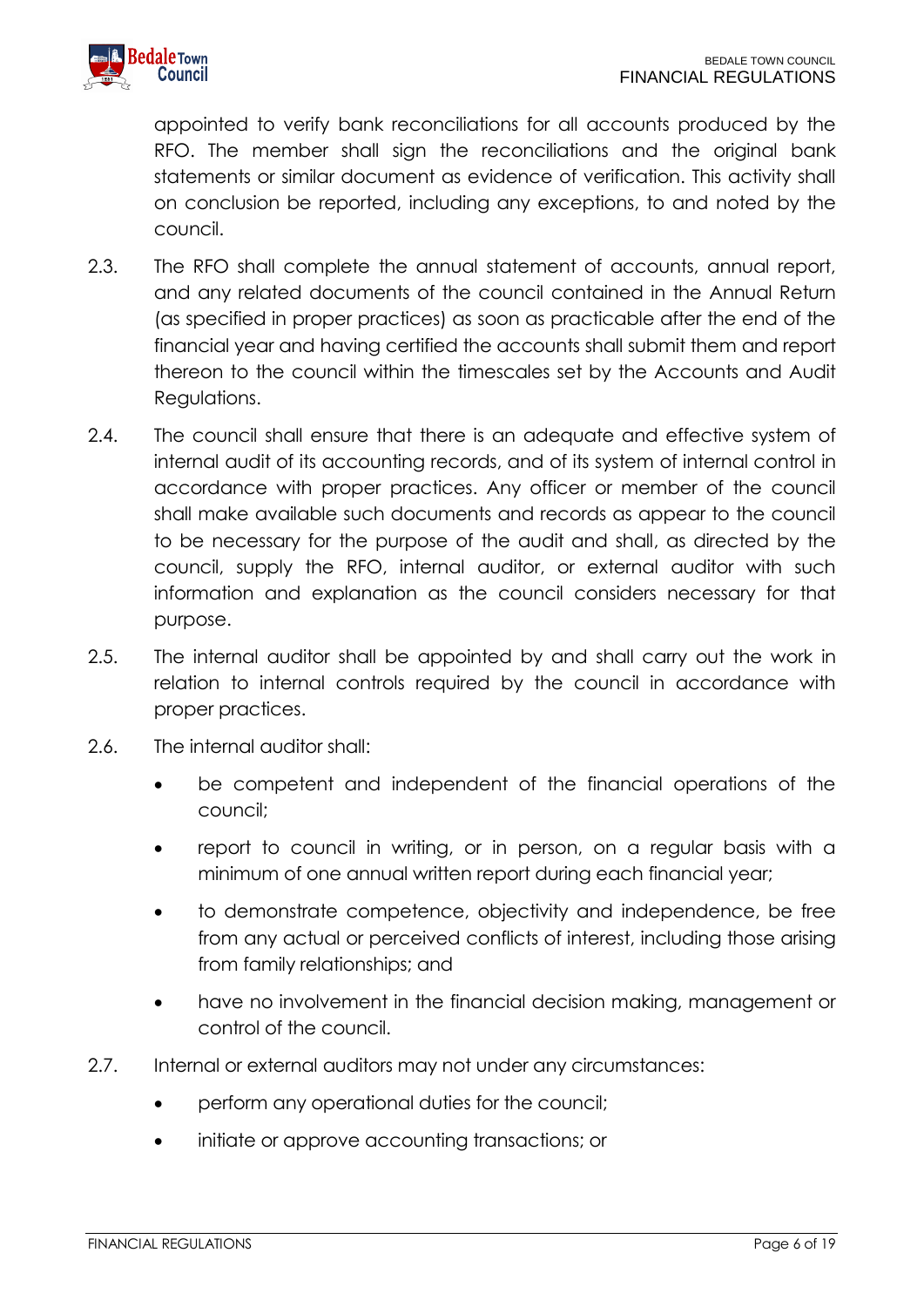

- direct the activities of any council employee, except to the extent that such employees have been appropriately assigned to assist the internal auditor.
- 2.8. For the avoidance of doubt, in relation to internal audit the terms 'independent' and 'independence' shall have the same meaning as is described in proper practices.
- 2.9. The RFO shall make arrangements for the exercise of electors' rights in relation to the accounts including the opportunity to inspect the accounts, books, and vouchers and display or publish any notices and statements of account required by Audit Commission Act 1998, or any superseding legislation, and the Accounts and Audit Regulations.
- 2.10. The RFO shall, without undue delay, bring to the attention of all councillors any correspondence or report from internal or external auditors.

# <span id="page-6-0"></span>**3. ANNUAL ESTIMATES (BUDGET) AND FORWARD PLANNING**

- 3.1. The RFO must each year, by no later than December, prepare detailed estimates of all receipts and payments including the use of reserves and all sources of funding for the following financial year in the form of a budget to be considered by the council.
- 3.2. The council shall consider annual budget proposals in relation to the council's ongoing position of revenue and capital receipts and payments including recommendations for the use of reserves and sources of funding.
- 3.3. The council shall fix the precept and relevant basic amount of council tax to be levied for the ensuing financial year not later than by the end of January each year. The RFO shall issue the precept to the billing authority and shall supply each member with a copy of the approved annual budget.
- 3.4. The approved annual budget shall form the basis of financial control for the ensuing year.

#### <span id="page-6-1"></span>**4. BUDGETARY CONTROL AND AUTHORITY TO SPEND**

- 4.1. Expenditure on revenue items may be authorised up to the amounts included for that class of expenditure in the approved budget. This authority is to be determined by:
	- the council for all items over £500:
	- the Clerk, in conjunction with the Chairman of the Council, for any items below £500.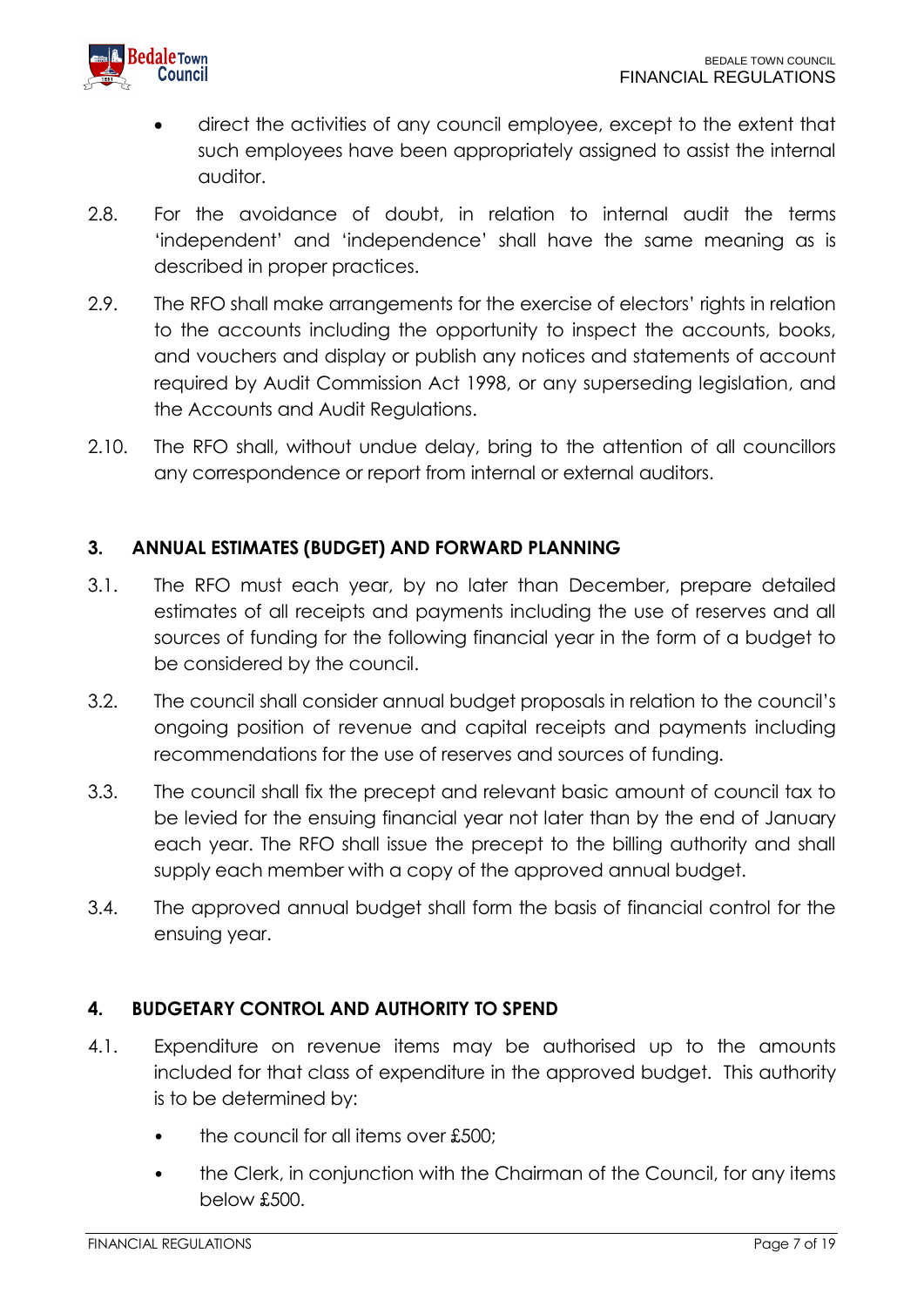

Such authority is to be evidenced by a Minute.

Contracts may not be disaggregated to avoid controls imposed by these regulations.

- 4.2. No expenditure may be authorised that will exceed the amount provided in the revenue budget for that class of expenditure other than by resolution of the council. During the budget year and with the approval of council having considered fully the implications for public services, unspent and available amounts may be moved to other budget headings or to an earmarked reserve as appropriate ('virement').
- 4.3. The salary budgets are to be reviewed at least annually for the following financial year.
- 4.4. In cases of risk to the delivery of council services, the clerk may authorise revenue expenditure on behalf of the council which in the clerk's judgement it is necessary to carry out. Such expenditure includes repair, replacement or other work, whether or not there is any budgetary provision for the expenditure, subject to a limit of £500. The Clerk shall report such action to the chairman as soon as possible and to the council as soon as practicable thereafter.
- 4.5. No expenditure shall be authorised in relation to any capital project and no contract entered into or tender accepted involving capital expenditure unless the council is satisfied that the necessary funds are available and the requisite borrowing approval has been obtained.
- 4.6. All capital works shall be administered in accordance with the council's standing orders and financial regulations relating to contracts.
- 4.7. The RFO shall regularly provide the council with a statement of receipts and payments to date under each head of the budgets, comparing actual expenditure to the appropriate date against that planned as shown in the budget. These statements are to be prepared at least at the end of each financial quarter and shall show explanations of material variances.
- 4.8. Changes in earmarked reserves shall be approved by council as part of the budgetary control process.

# <span id="page-7-0"></span>**5. BANKING ARRANGEMENTS AND AUTHORISATION OF PAYMENTS**

5.1. The council's banking arrangements, including the bank mandate, shall be made by the RFO and approved by the council and shall be regularly reviewed for safety and efficiency.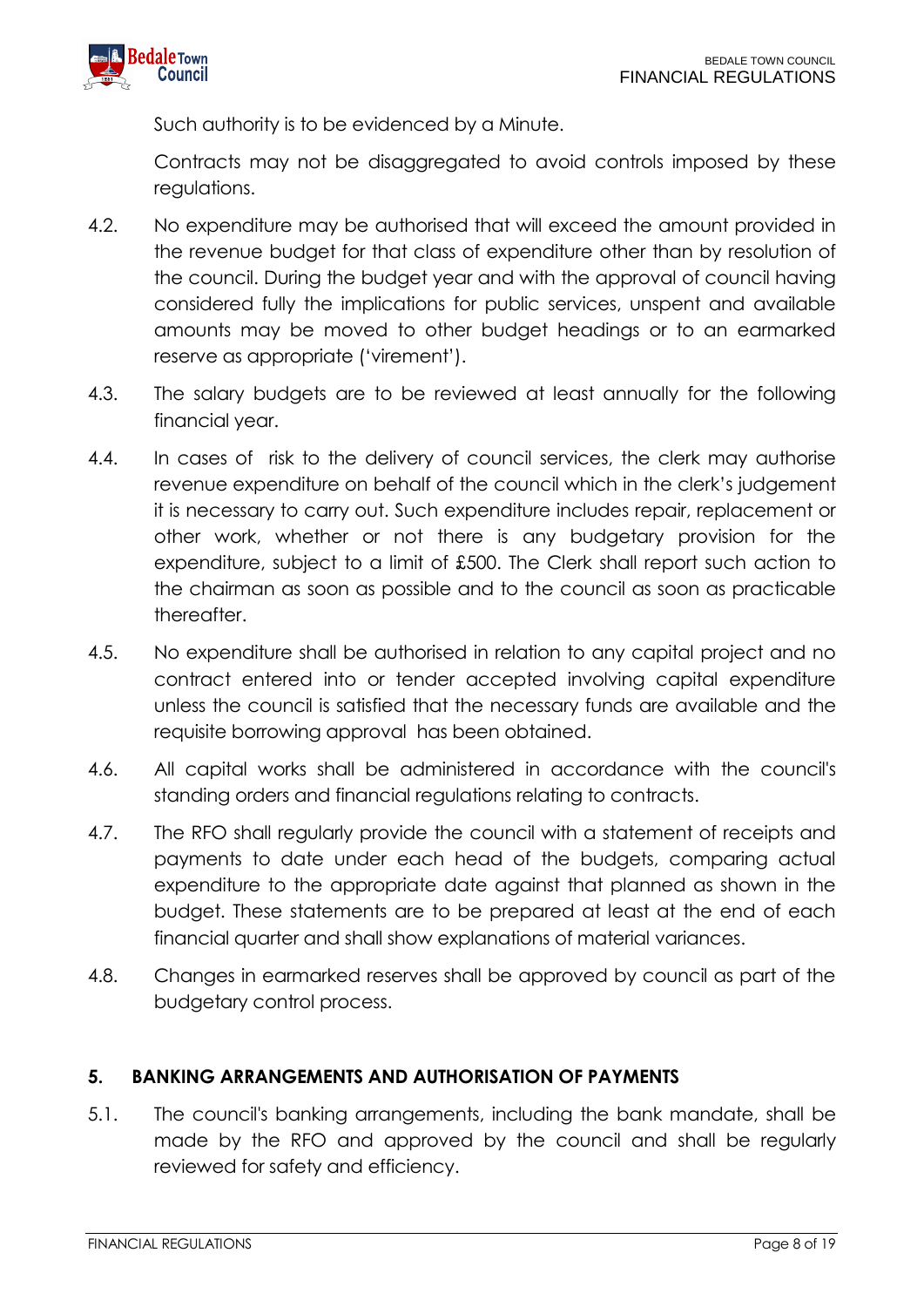

- 5.2. The RFO shall prepare a schedule of payments requiring authorisation, forming part of the Agenda for the Meeting and, together with the relevant invoices, present the schedule to council. The council shall review the schedule for compliance and, having satisfied itself shall authorise payment by a resolution of the council. The approved schedule shall be initialled by the Chairman of the Meeting. A detailed list of all payments shall be disclosed within or as an attachment to the minutes of the meeting at which payment was authorised. Personal payments (including salaries, wages, expenses and any payment made in relation to the termination of a contract of employment) may be summarised to remove public access to any personal information.
- 5.3. All invoices for payment shall be examined, verified and certified by the RFO to confirm that the work, goods or services to which each invoice relates has been received, carried out, examined and represents expenditure previously approved by the council.
- 5.4. The RFO shall examine invoices for arithmetical accuracy and analyse them to the appropriate expenditure heading. The RFO shall take all steps to pay all invoices submitted, and which are in order, at the next available council meeting.
- 5.5. The Clerk and RFO shall have delegated authority to authorise the payment of items only in the following circumstances:
	- a) If a payment is necessary to avoid a charge to interest under the Late Payment of Commercial Debts (Interest) Act 1998, and the due date for payment is before the next scheduled mmeeting of council, where the Clerk and RFO certify that there is no dispute or other reason to delay payment, provided that a list of such payments shall be submitted to the next appropriate meeting of council;
	- b) An expenditure item authorised under 5.6 below provided that a list of such payments shall be submitted to the next appropriate meeting of council.
	- c) fund transfers within the councils banking arrangements are subject to approval by Council except where automated transfers take place between the Council Business Current Account and Business Savings Account.
- 5.6. For each financial year the Clerk and RFO shall draw up a list of due payments which arise on a regular basis as the result of a continuing contract, statutory duty, or obligation (such as but not exclusively, Salaries, PAYE and NI, and regular maintenance contracts and the like for which council may authorise payment for the year provided that the requirements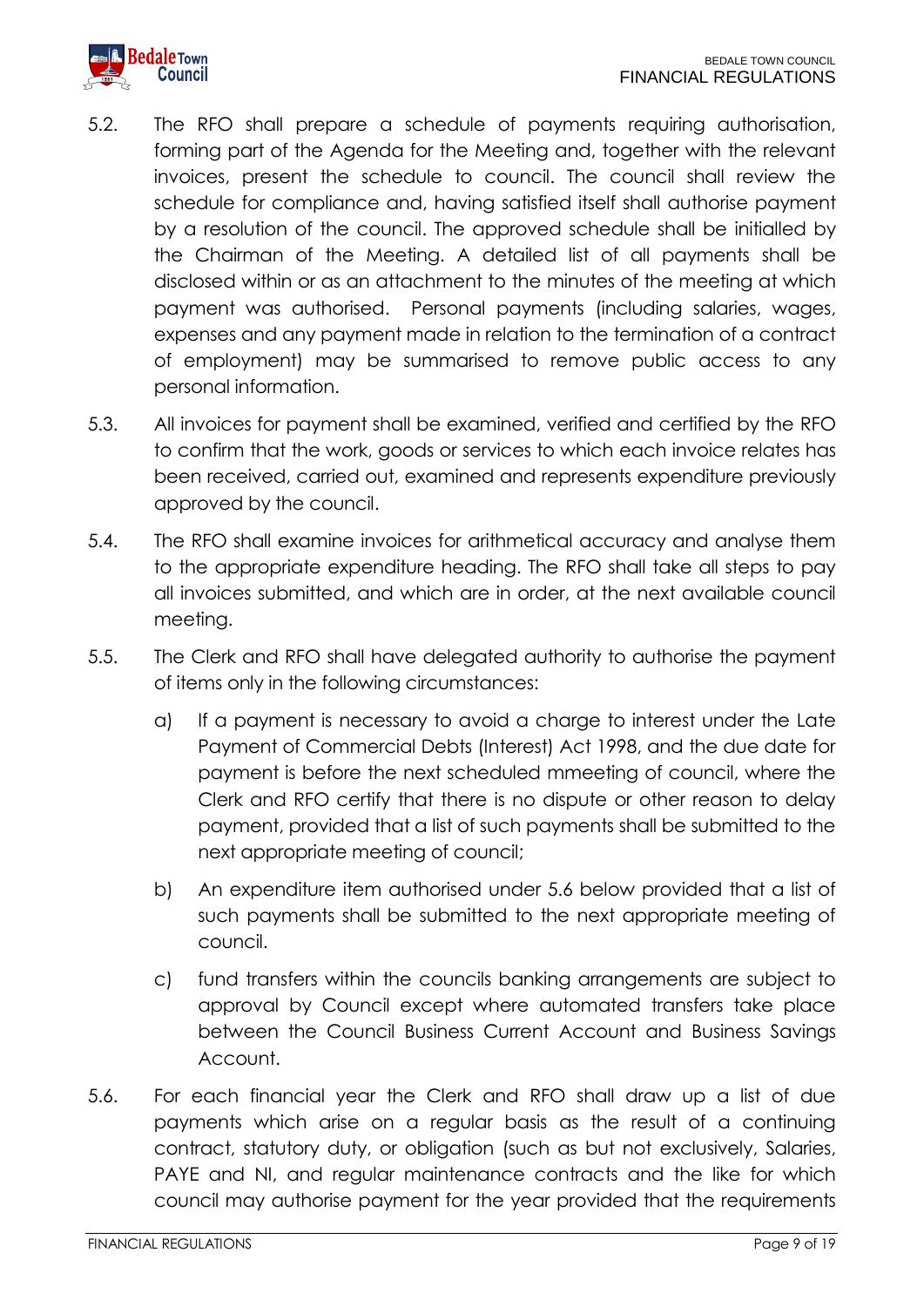of regulation 4.1 (Budgetary Controls) are adhered to, provided also that a list of such payments shall be submitted to the next appropriate meeting of council.

- 5.7. A record of regular payments made under 5.6 above shall be drawn up and be signed by two members on each and every occasion when payment is authorised - thus controlling the risk of duplicated payments being authorised and / or made.
- 5.8. In respect of grants the Council shall approve expenditure as required.
- 5.9. Members are subject to the Code of Conduct that has been adopted by the council and shall comply with the Code and Standing Orders when a decision to authorise or instruct payment is made in respect of a matter in which they have a disclosable pecuniary or other interest, unless a dispensation has been granted.

#### <span id="page-9-0"></span>**6. INSTRUCTIONS FOR THE MAKING OF PAYMENTS**

- 6.1. The council will make safe and efficient arrangements for the making of its payments.
- 6.2. Following authorisation under Financial Regulation 5 above, the council or, if so delegated, the Clerk or RFO shall give instruction that a payment shall be made.
- 6.3. All payments shall be effected by cheque or other instructions to the council's bankers, or otherwise, in accordance with a resolution of Council.
- 6.4. Cheques or orders for payment drawn on the bank account in accordance with the schedule as presented to council shall be signed by one member of council and countersigned by the Clerk or by another Councillor signatory, in accordance with a resolution instructing that payment. A member who is a bank signatory, having a connection by virtue of family or business relationships with the beneficiary of a payment, should not, under normal circumstances, be a signatory to the payment in question.
- 6.5. To indicate agreement of the details shown on the cheque or order for payment with the counterfoil and the invoice or similar documentation, the signatories shall each also initial the cheque counterfoil.
- 6.6. Cheques or orders for payment shall not normally be presented for signature other than at a council or committee meeting (including immediately before or after such a meeting). Any signatures obtained away from such meetings shall be reported to the council at the next convenient meeting.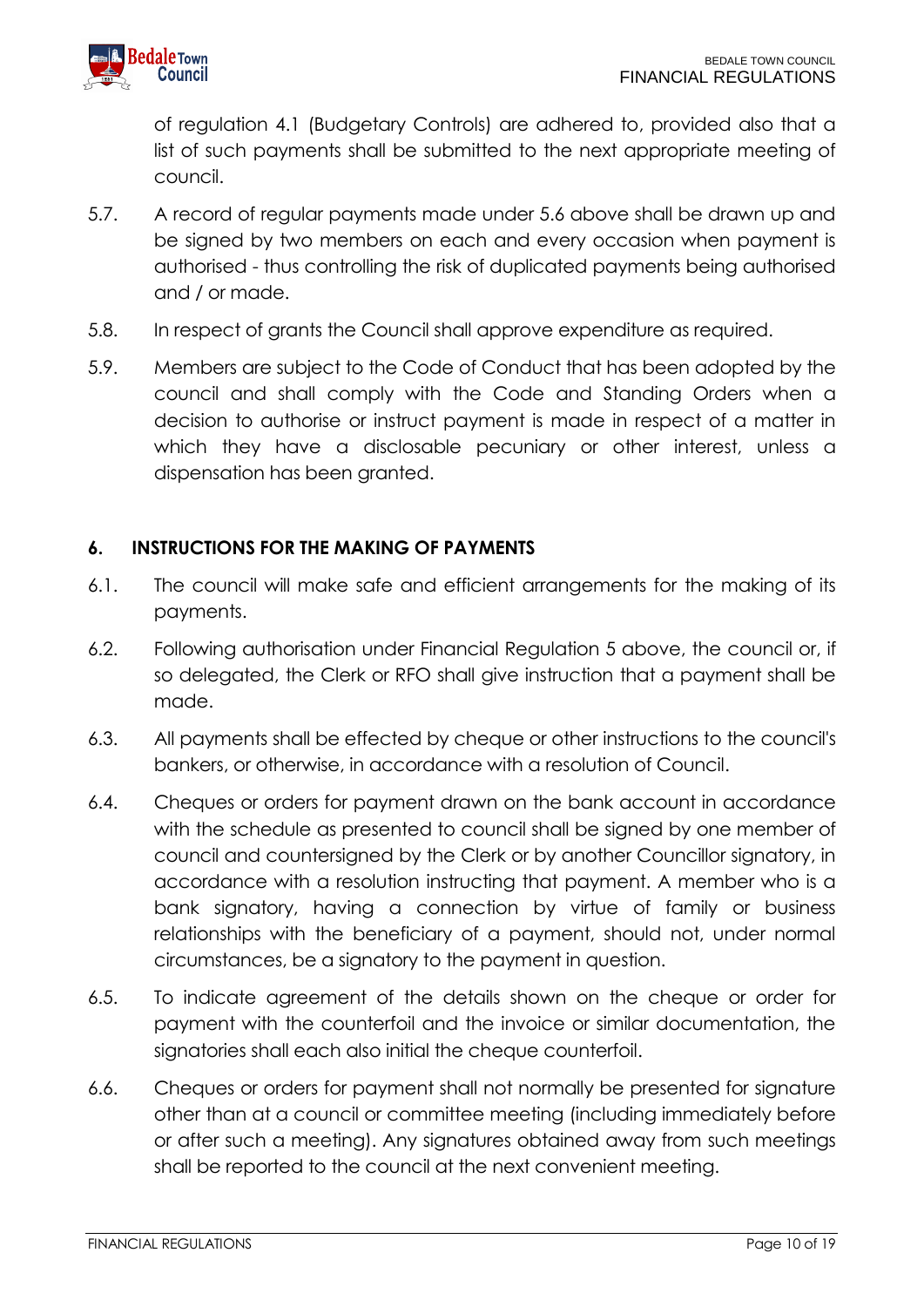

- 6.7. If thought appropriate by the council, payment for utility supplies (energy, telephone and water) and any National Non-Domestic Rates may be made by variable Direct Debit provided that the instructions are signed by the approved signatories and any payments are reported to council as made. The approval of the use of a variable Direct Debit shall be renewed by resolution of the council at least every two years.
- 6.8. If thought appropriate by the council, payment for certain items (principally Salaries) may be made by Banker's Standing Order provided that the instructions are signed, or otherwise evidenced by two members are retained and any payments are reported to council as made. The approval of the use of a Banker's Standing Order shall be renewed by resolution of the council at least every two years.
- 6.9. If thought appropriate by the council, payment for certain items may be made by BACS or CHAPS methods provided that the instructions for each payment are signed, or otherwise evidenced, by two authorised bank signatories, are retained and any payments are reported to council as made. The approval of the use of a banker's standing order shall be renewed by resolution of the council at least every two year's.
- 6.10. Where a computer requires use of a personal identification number (PIN) or other password(s), for access to the council's records on that computer, a note shall be made of the PIN and Passwords and shall be handed to and retained by the Chairman of Council in a sealed dated envelope. This envelope may not be opened other than in the presence of two other councillors. After the envelope has been opened, in any circumstances, the PIN and / or passwords shall be changed as soon as practicable. The fact that the sealed envelope has been opened, in whatever circumstances, shall be reported to all members immediately and formally to the next available meeting of the council. This will not be required for a member's personal computer used only for remote authorisation of bank payments.
- 6.11. No employee or councillor shall disclose any PIN or password, relevant to the working of the council or its bank accounts, to any person not authorised in writing by the council or a duly delegated committee.
- 6.12. Regular back-up copies of the records on any computer shall be made and shall be stored securely away from the computer in question, and preferably off site with the location of storage being agreed by the council.
- 6.13. The council, and any members using computers for the council's financial business, shall ensure that anti-virus, anti-spyware and firewall, software with automatic updates, together with a high level of security, is used.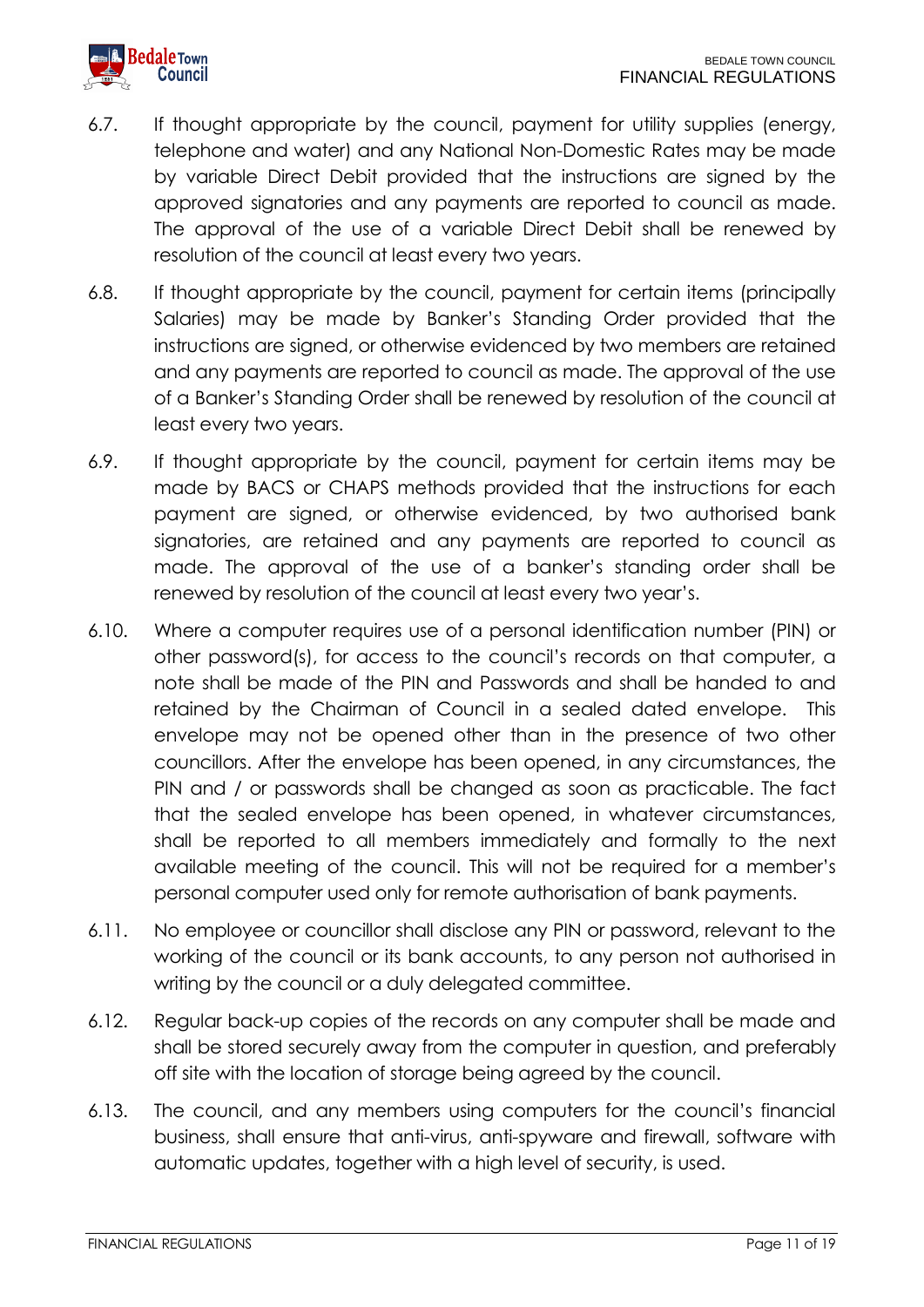

- 6.14. Where internet banking arrangements are made with any bank, the Clerk [RFO] shall be appointed as the Service Administrator. The Bank Mandate approved by the council shall identify a number of councillors who will be authorised to approve transactions on those accounts. The bank mandate will state clearly the amounts of payments that can be instructed by the use of the Service Administrator alone, or by the Service Administrator with a stated number of approvals.
- 6.15. Access to any internet banking accounts will be directly to the access page (which may be saved under "favourites"), and not through a search engine or e-mail link. Remembered or saved passwords facilities must not be used on any computer used for council banking work. Breach of this Regulation will be treated as a very serious matter under these regulations.
- 6.16. Changes to account details for suppliers, which are used for internet banking may only be changed on written hard copy notification by the supplier and supported by hard copy authority for change signed by the signatories]. A programme of regular checks of standing data with suppliers will be followed.
- 6.17. Any Debit Card issued for use will be specifically restricted to the Clerk and will also be restricted to a single transaction maximum value of £500 unless authorised by council before any order is placed.
- 6.18. Any corporate credit card or trade card account opened by the council will be specifically restricted to use by the Clerk and shall be subject to automatic payment in full at each month-end. Personal credit or debit cards of members or staff shall not be used under any circumstances.
- 6.19. Any corporate credit card will only be used in circumstances where it is:
	- 6.19.1.Difficult to make payment in any other way e.g. renewal of security software licence, stamps
	- 6.19.2.The only feasible method of payment to ensure a best value purchase e.g. internet purchase such as printer cartridges
	- 6.19.3.Where a previously approved purchase has to be made at the point of sale e.g. purchase of a technology item
- 6.20. The council will not maintain any form of cash float. All cash received must be banked intact. Any payments made in cash by the Clerk (for example for postage or minor stationery items) shall be refunded on a regular basis, at least quarterly.

#### <span id="page-11-0"></span>**7. PAYMENT OF SALARIES**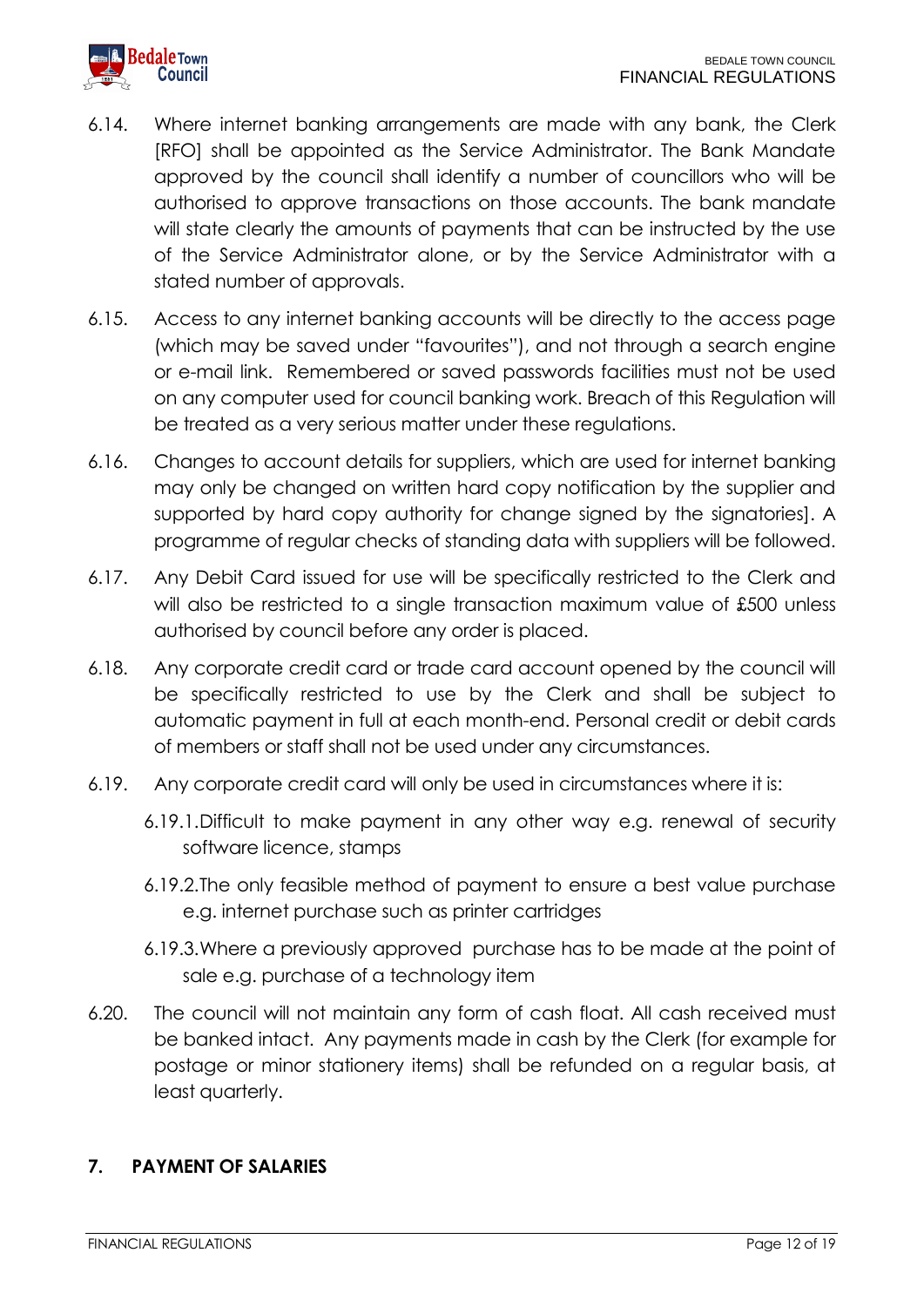

- 7.1. As an employer, the council shall make arrangements to meet fully the statutory requirements placed on all employers by PAYE and National Insurance legislation. The payment of all salaries shall be made in accordance with payroll records and the rules of PAYE and National Insurance currently operating, and salary rates shall be as agreed by council.
- 7.2. Payment of salaries and payment of deductions from salary such as may be required to be made for tax, national insurance and pension contributions, or similar statutory or discretionary deductions must be made in accordance with the payroll records and on the appropriate dates stipulated in employment contracts, provided that each payment is reported to the next available council meeting, as set out in these regulations above.
- 7.3. No changes shall be made to any employee's pay, emoluments, or terms and conditions of employment without the prior consent of the council.
- 7.4. Each and every payment to employees of net salary and to the appropriate creditor of the statutory and discretionary deductions should, where possible, be recorded in a separate confidential record (confidential cash book). This confidential record is not open to inspection or review (under the Freedom of Information Act 2000 or otherwise) other than:
	- a) by any councillor who can demonstrate a need to know;
	- b) by the internal auditor;
	- c) by the external auditor; or
	- d) by any person authorised under Audit Commission Act 1998, or any superseding legislation.
- 7.5. The total of such payments in each calendar month shall be reported with all other payments as made as may be required under these Financial Regulations, to ensure that only payments due for the period have actually been paid.
- 7.6. An effective system of personal performance management should be maintained for the senior officers.
- 7.7. Any termination payments shall be supported by a clear business case and reported to the council. Termination payments shall only be authorised by council.
- 7.8. Before employing interim staff the council must consider a full business case.

#### <span id="page-12-0"></span>**8. LOANS AND INVESTMENTS**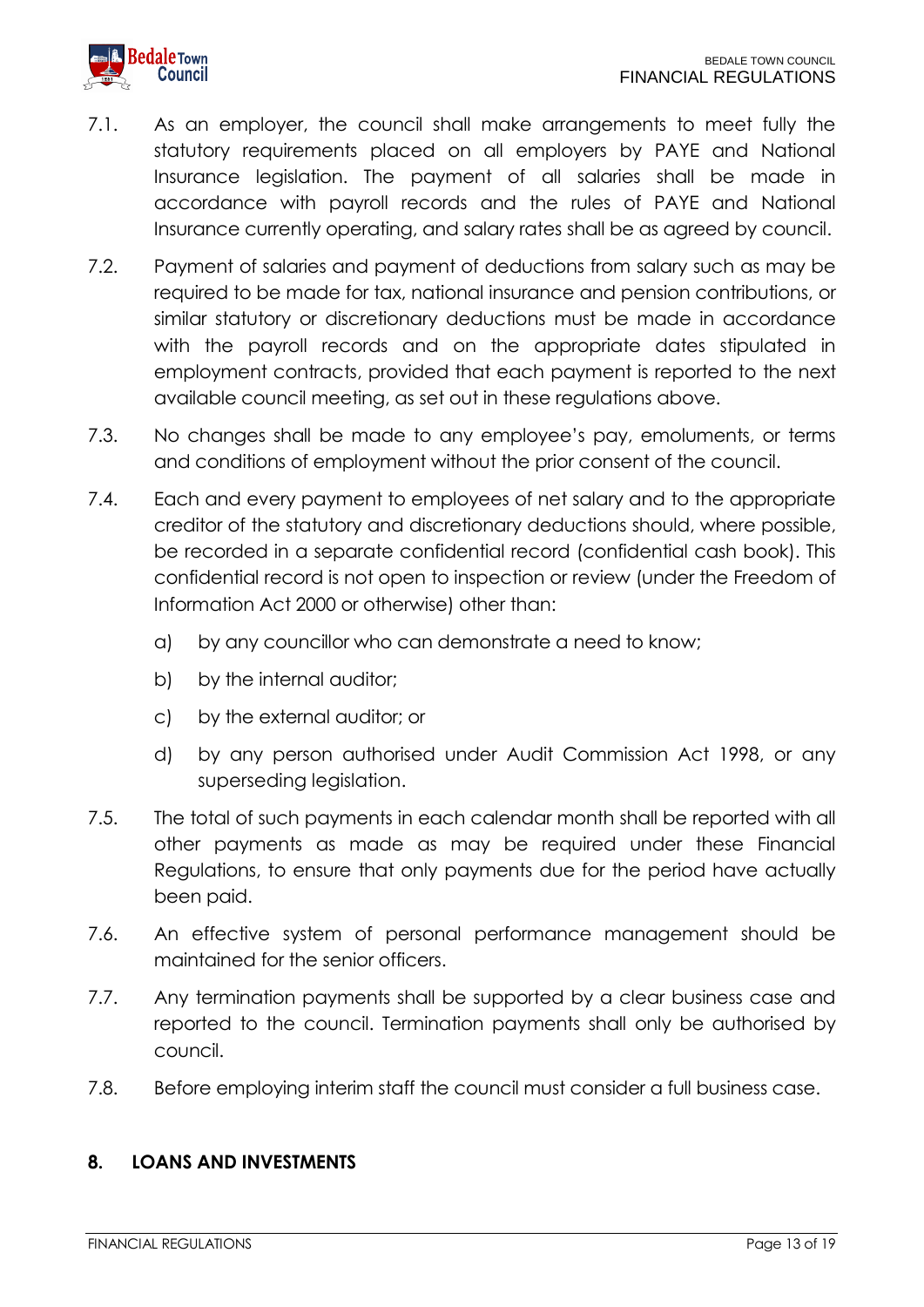

- 8.1. All borrowings shall be effected in the name of the council, after obtaining any necessary borrowing approval. Any application for borrowing approval shall be approved by Council as to terms and purpose. The application for Borrowing Approval, and subsequent arrangements for the Loan shall only be approved by full council.
- 8.2. Any financial arrangement which does not require formal Borrowing Approval from the Secretary of State (such as Hire Purchase or Leasing of tangible assets) shall be subject to approval by the full council. In each case a report in writing shall be provided to council in respect of value for money for the proposed transaction.
- 8.3. The council will arrange with the council's Banks and Investment providers for the sending of a copy of each statement of account to the Chairman of the council at the same time as one is issued to the Clerk.
- 8.4. All loans and investments shall be negotiated in the name of the Council and shall be for a set period in accordance with council policy.
- 8.5. The council shall consider the need for an Investment Strategy and Policy which, if drawn up, shall be in accordance with relevant regulations, proper practices and guidance. Any Strategy and Policy shall be reviewed by the council at least annually.
- 8.6. All investments of money under the control of the council shall be in the name of the council.
- 8.7. All investment certificates and other documents relating thereto shall be retained in the custody of the RFO.
- 8.8. Payments in respect of short term or long term investments, including transfers between bank accounts held in the same bank, or branch, shall be made in accordance with Regulation 5 (Authorisation of payments) and Regulation 6 (Instructions for payments).

#### <span id="page-13-0"></span>**9. INCOME**

- 9.1. The collection of all sums due to the council shall be the responsibility of and under the supervision of the RFO.
- 9.2. Particulars of all charges to be made for work done, services rendered or goods supplied shall be agreed annually by the council, notified to the RFO and the RFO shall be responsible for the collection of all accounts due to the council.
- 9.3. The council will review all fees and charges at least annually, following a report of the Clerk.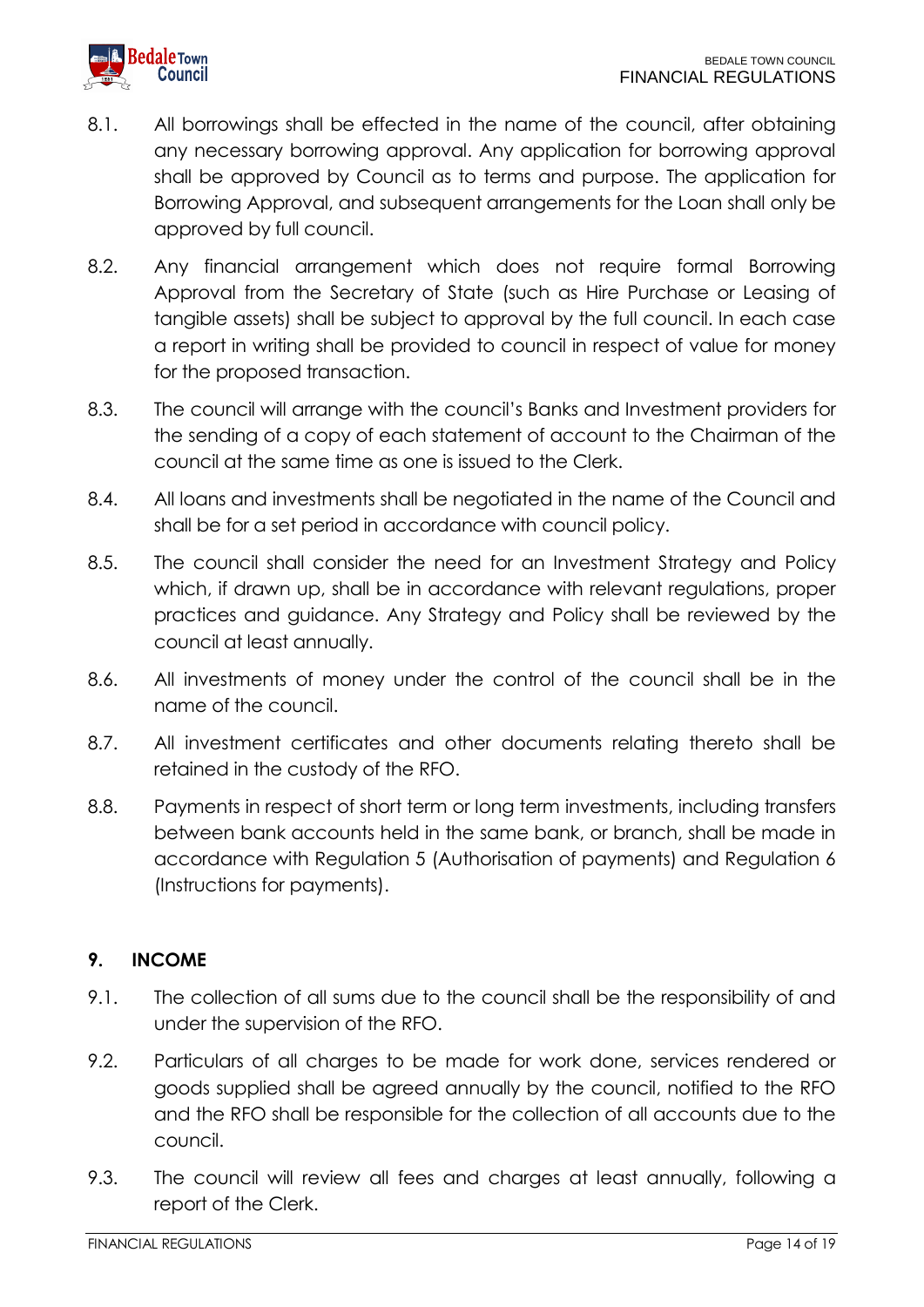

- 9.4. Any sums found to be irrecoverable and any bad debts shall be reported to the council and shall be written off in the year.
- 9.5. All sums received on behalf of the council shall be banked intact as directed by the RFO. In all cases, all receipts shall be deposited with the council's bankers with such frequency as the RFO considers necessary.
- 9.6. The origin of each receipt shall be entered on the paying-in slip.
- 9.7. Personal cheques shall not be cashed out of money held on behalf of the council.
- 9.8. The RFO shall promptly complete any VAT Return that is required. Any repayment claim due in accordance with VAT Act 1994 section 33 shall be made at least annually coinciding with the financial year end.
- 9.9. Where any significant sums of cash are regularly received by the council, the RFO shall take such steps as are agreed by the council to ensure that more than one person is present when the cash is counted in the first instance, that there is a reconciliation to some form of control such as ticket issues, and that appropriate care is taken in the security and safety of individuals banking such cash.

#### <span id="page-14-0"></span>**10. ORDERS FOR WORK, GOODS AND SERVICES**

- 10.1. A letter or email shall be issued for all work, goods and services unless a formal contract is to be prepared or an official order would be inappropriate. Copies of orders shall be retained.
- 10.2. Order books shall be controlled by the Clerk.
- 10.3. All members and Officers are responsible for obtaining value for money at all times. An officer issuing an official order shall ensure as far as reasonable and practicable that the best available terms are obtained in respect of each transaction, usually by obtaining three or more quotations or estimates from appropriate suppliers, subject to any *de minimis* provisions in Regulation 11 (I) below.
- 10.4. A member may not issue an official order or make any contract on behalf of the council.
- 10.5. The RFO shall verify the lawful nature of any proposed purchase before the issue of any order, and in the case of new or infrequent purchases or payments, the RFO shall ensure that the appropriate statutory authority shall be in place.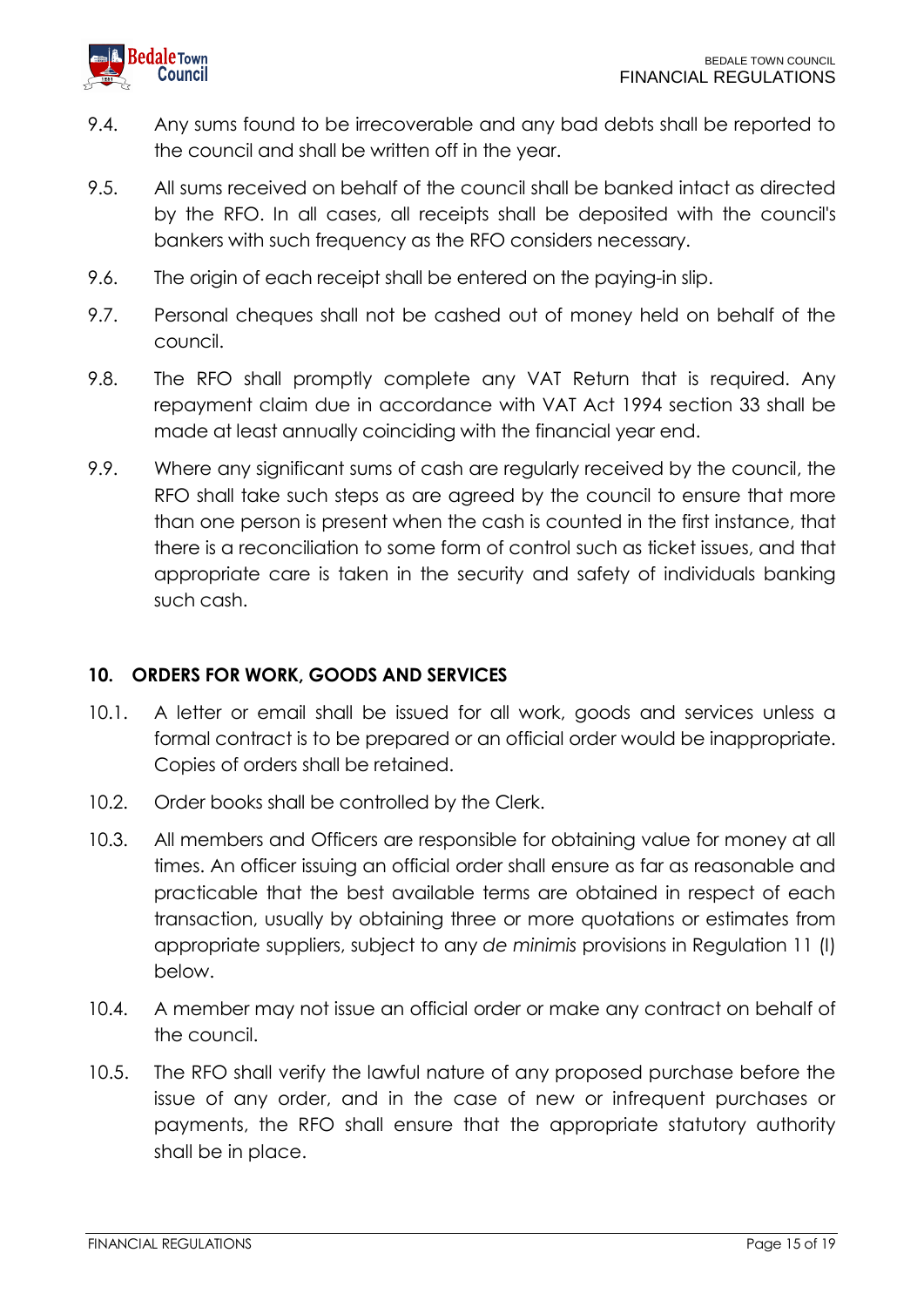

# <span id="page-15-0"></span>**11. CONTRACTS**

- 11.1. Procedures as to contracts are laid down as follows:
	- a. Every contract shall comply with these financial regulations, and no exceptions shall be made otherwise than in an emergency provided that this regulation need not apply to contracts which relate to items (i) to (vi) below:
		- i. for the supply of gas, electricity, water, sewerage and telephone services;
		- ii. for specialist services such as are provided by solicitors, accountants, surveyors and planning consultants;
		- iii. for work to be executed or goods or materials to be supplied which consist of repairs to or parts for existing machinery or equipment or plant;
		- iv. for work to be executed or goods or materials to be supplied which constitute an extension of an existing contract by the Council;
		- v. for additional audit work of the external Auditor up to an estimated value of £500 (in excess of this sum the Clerk and RFO shall act after consultation with the Chairman and Vice Chairman of council); and
		- vi. for goods or materials proposed to be purchased which are proprietary articles and / or are only sold at a fixed price.
		- vii. The Town Council is permitted to waive its own tender and quotation requirements where the funding of a scheme/project is from a senior authority (District or County), in circumstances where those senior authorities have modified or waived their own financial regulations.
	- b. Where the council intends to procure or award a public supply contract, public service contract or public works contract as defined by The Public Contracts Regulations 2015 ("the Regulations") which is valued at £25,000 or more, the council shall comply with the relevant requirements of the Regulations.
	- c. The full requirements of The Regulations, as applicable, shall be followed in respect of the tendering and award of a public supply contract, public service contract or public works contract which exceed thresholds in The Regulations set by the Public Contracts Directive 2014/24/EU (which may change from time to time).
	- d. Such invitation to tender shall state the general nature of the intended contract and the Clerk shall obtain the necessary technical assistance to prepare a specification in appropriate cases. The invitation shall in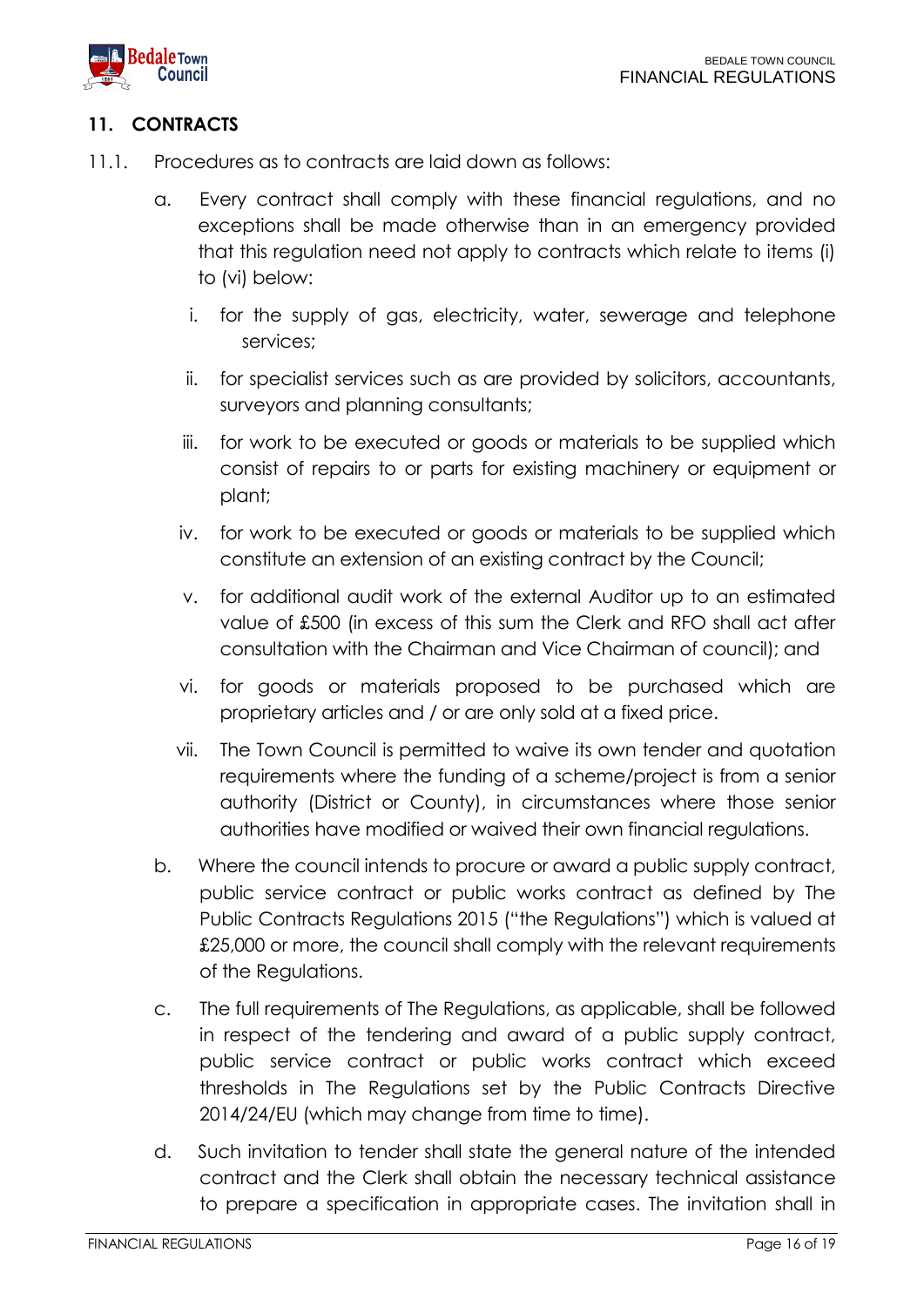addition state that tenders must be addressed to the Clerk in the ordinary course of post. Each tendering firm shall be supplied with a specifically marked envelope in which the tender is to be sealed and remain sealed until the prescribed date for opening tenders for that contract.

- e. All sealed tenders shall be opened at the same time on the prescribed date by the Clerk in the presence of at least one member of council.
- f. If less than three tenders are received for contracts above £60,000 or if all the tenders are identical the council may make such arrangements as it thinks fit for procuring the goods or materials or executing the works.
- g. Any invitation to tender issued under this regulation shall be subject to Standing Orders and shall refer to the terms of the Bribery Act 2010.
- h. When it is to enter into a contract of less than £25,000 in value for the supply of goods or materials or for the execution of works or specialist services other than such goods, materials, works or specialist services as are excepted as set out in paragraph (a) the Clerk or RFO shall obtain 3 quotations (priced descriptions of the proposed supply); where the value is below £3,000 and above £100 the Clerk or RFO shall strive to obtain 3 estimates. Otherwise, Regulation 10 (3) above shall apply.
	- i. The council shall not be obliged to accept the lowest or any tender, quote or estimate.
	- j. Should it occur that the council, or duly delegated committee, does not accept any tender, quote or estimate, the work is not allocated and the council requires further pricing, provided that the specification does not change, no person shall be permitted to submit a later tender, estimate or quote who was present when the original decision making process was being undertaken.

# <span id="page-16-0"></span>**12. PAYMENTS UNDER CONTRACTS FOR BUILDING OR OTHER CONSTRUCTION WORKS**

- 12.1. Payments on account of the contract sum shall be made within the time specified in the contract by the RFO upon authorised certificates of the architect or other consultants engaged to supervise the contract (subject to any percentage withholding as may be agreed in the particular contract).
- 12.2. Where contracts provide for payment by instalments the RFO shall maintain a record of all such payments. In any case where it is estimated that the total cost of work carried out under a contract, excluding agreed variations, will exceed the contract sum of 5% or more a report shall be submitted to the council.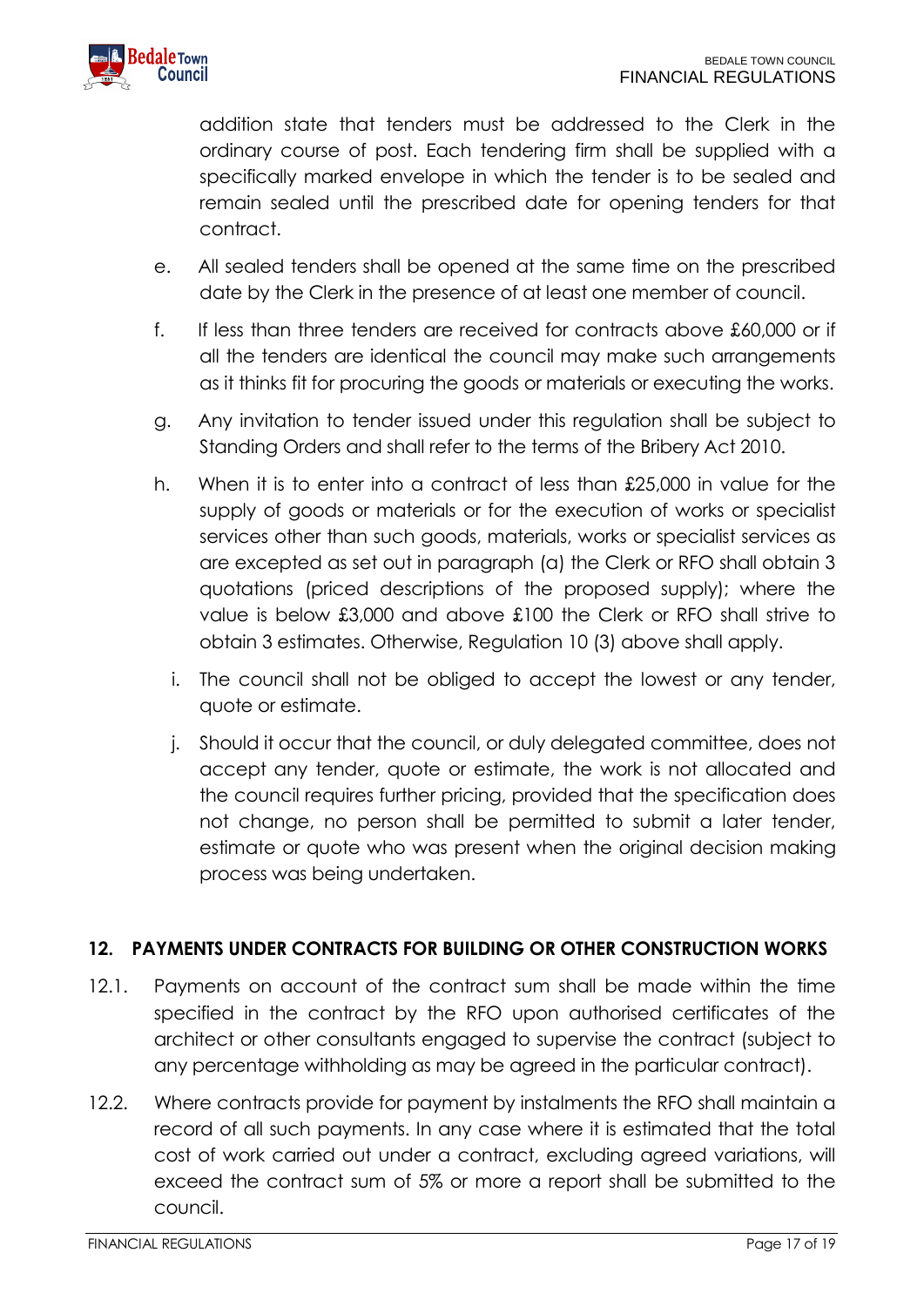

12.3. Any variation to a contract or addition to or omission from a contract must be approved by the council and Clerk to the contractor in writing, the council being informed where the final cost is likely to exceed the financial provision.

#### <span id="page-17-0"></span>**13. ASSETS, PROPERTIES AND ESTATES**

- 13.1. The Clerk shall make appropriate arrangements for the custody of all title deeds and Land Registry Certificates of properties held by the council. The RFO shall ensure a record is maintained of all properties held by the council, recording the location, extent, plan, reference, purchase details, nature of the interest, tenancies granted, rents payable and purpose for which held in accordance with Accounts and Audit Regulations.
- 13.2. No tangible moveable property shall be purchased or otherwise acquired, sold, leased or otherwise disposed of, without the authority of the council, together with any other consents required by law, save where the estimated value of any one item of tangible movable property does not exceed £250.
- 13.3. No real property (interests in land) shall be sold, leased or otherwise disposed of without the authority of the council, together with any other consents required by law, In each case a Report in writing shall be provided to council in respect of valuation and surveyed condition of the property (including matters such as planning permissions and covenants) together with a proper business case (including an adequate level of consultation with the electorate).
- 13.4. No real property (interests in land) shall be purchased or acquired without the authority of the full council. In each case a Report in writing shall be provided to council in respect of valuation and surveyed condition of the property (including matters such as planning permissions and covenants) together with a proper business case (including an adequate level of consultation with the electorate).
- 13.5. Subject only to the limit set in Reg. 14.2 above, no tangible moveable property shall be purchased or acquired without the authority of the full council. In each case a Report in writing shall be provided to council with a full business case.
- 13.6. The RFO shall ensure that an appropriate and accurate Register of Assets and Investments is kept up to date. The continued existence of tangible assets shown in the Register shall be verified at least annually, possibly in conjunction with a health and safety inspection of assets.